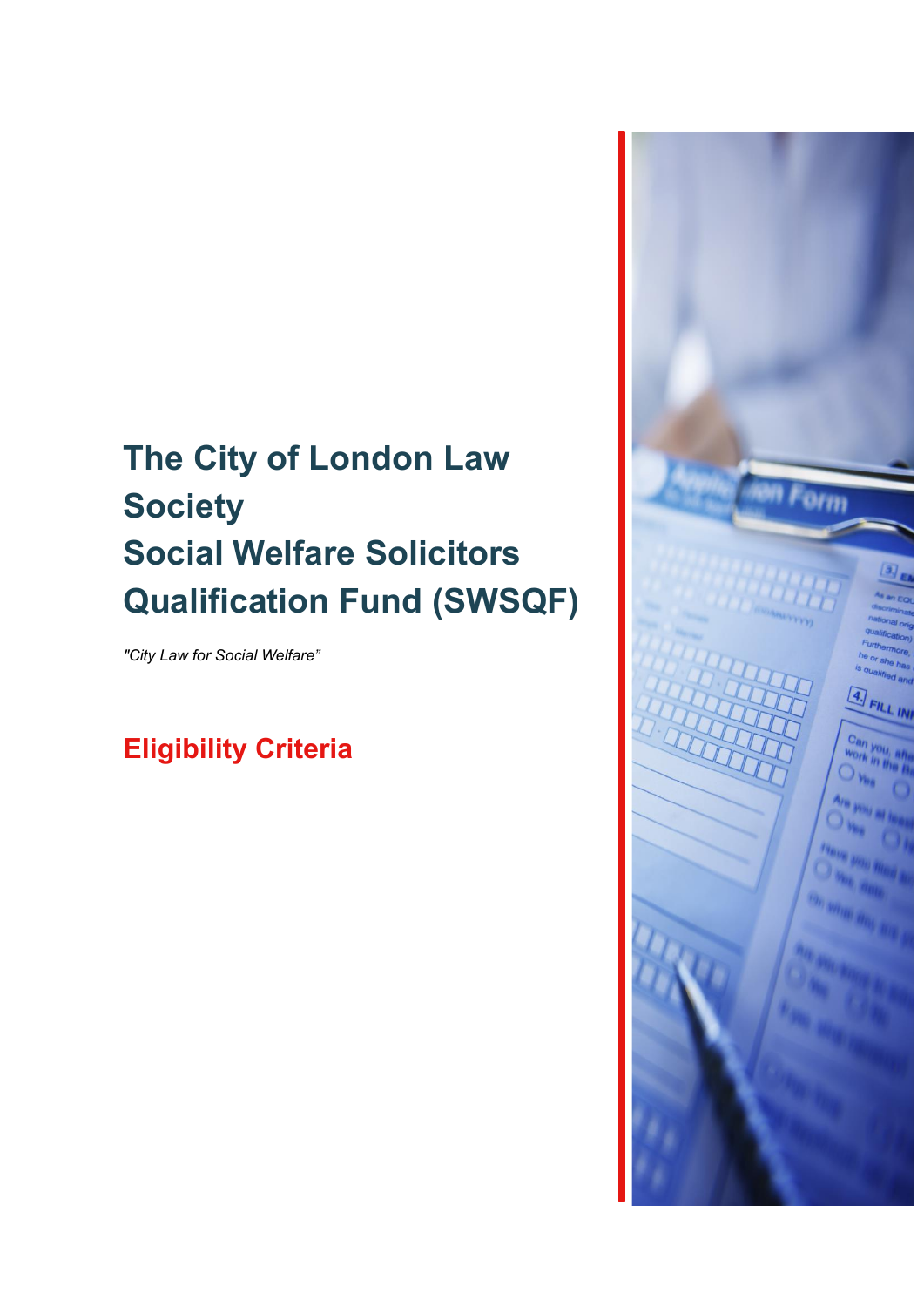# **The Social Welfare Solicitors Qualification Fund (SWSQF) Eligibility Criteria 2022**

# **Please note that the SWSQF 2022 is only open to those ready to start the Solicitors Qualification Exam (SQE) in the academic year 2021-22**

To be eligible to apply for the SWSQF, the applicant will be required to confirm and provide evidence to support (where stated in the Guidance for Applicants Document) the following:

#### **Working in Social Welfare Law**

For the purposes of this section 1, social welfare law is as defined in section 1.4.

- **1.1** The applicant is currently working in, has a signed contract to work in, or a signed training contract to work in an organisation where the work of that organisation enables the applicant to meet the minimum 70% focus on social welfare law outlined in sections 1.2 and 1.3 below.
- **1.2** Consistently on average at least 70% of the applicant's current work (or, if contracted to work in the future, will upon joining) focus on social welfare law.
- **1.3** It is anticipated that consistently on average at least 70% of the applicant's work will continue to focus on social welfare law during their SQE and for two years after their SQE qualification has been gained and the applicant has been admitted to the Roll of Solicitors in England and Wales.
- **1.4** Social welfare law consists of legal representation for low-income, disadvantaged communities. Examples of practice areas include:
	- **1.4.1** Actions against public authorities
	- **1.4.2** Crime
	- **1.4.3** Debt
	- **1.4.4** Community care
	- **1.4.5** Discrimination
	- **1.4.6** Education
	- **1.4.7** Employment
	- **1.4.8** Family
	- **1.4.9** Housing
	- **1.4.10** Immigration
	- **1.4.11** Inquests
	- **1.4.12** Mental health
	- **1.4.13** Welfare benefits

## **Educational Qualifications**

The applicant must have one of the following: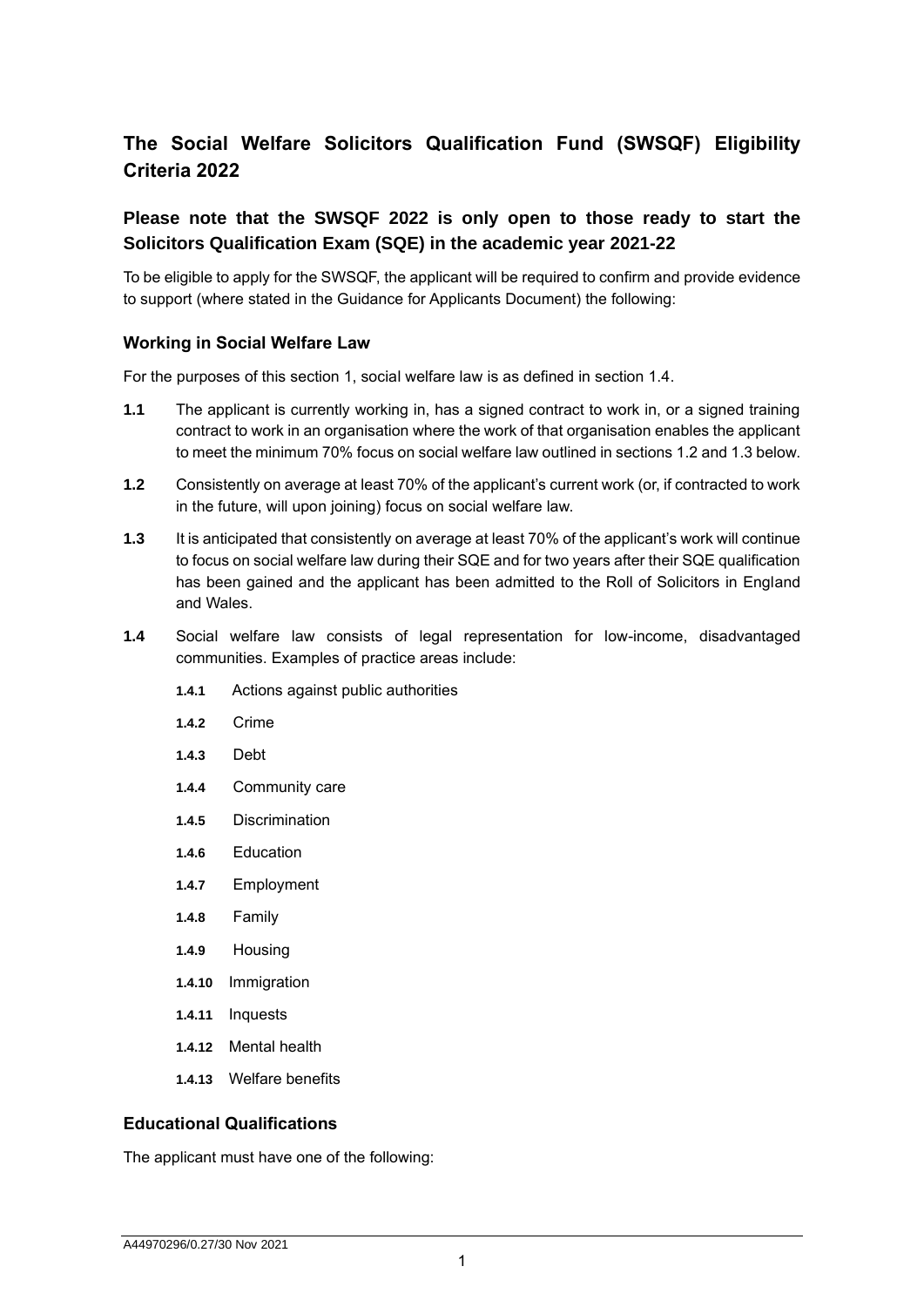- **2.1** A UK degree awarded at [level 6](https://www.gov.uk/what-different-qualification-levels-mean/list-of-qualification-levels) (or above) by a [recognised degree-awarding body.](https://www.gov.uk/guidance/recognised-uk-degrees) This is usually an undergraduate degree but can also be diplomas or other qualifications
- **2.2** An equivalent UK qualification. These are:
	- **2.2.1** An accredited qualification at level 6 (or above) of the Framework for Higher Education Qualifications, awarded by a recognised degree-awarding body
	- **2.2.2** A [regulated qualification](https://www.gov.uk/find-a-regulated-qualification) at level 6 (or above) of the Regulated Qualifications Framework (England, Wales and Northern Ireland). This includes CILEx level 6 qualifications
	- **2.2.3** An apprenticeship at level 6 or above, approved by the government departments of England, Wales or Northern Ireland
	- **2.2.4** A qualification or apprenticeship at level 9 or above of the Scottish Credit and Qualifications Framework, accredited by the Scottish Qualifications Authority [\(SQA\)](http://www.sqa.org.uk/sqa/files_ccc/Guide_to_Scottish_Qualifications.pdf) or awarded by a Scottish degree awarding body.
- **2.3** An overseas qualification:
	- **2.3.1** Shown to be equivalent to either a UK degree/equivalent qualification through a UK NARIC [Statement of Comparability;](http://ecctis.co.uk/naric/Individuals/Compare%20Qualifications/Statement%20of%20Comparability.aspx) or
	- **2.3.2** An accredited qualification at level 6 (or above) of the European Qualifications.

# **Financial Criteria**

Applicants are required to confirm:

- **3.1** At the time of application and when starting the SQE 1 preparation course:
	- **3.1.1** They do not have access to familial loans or financial gifts exceeding £10,000 in total.
	- **3.1.2** They do not have more than £15,000 in their savings account, current account, ISA or held elsewhere.
- **3.2** Their current salary at point of application:
	- **3.2.1** Applicants currently earning in excess of £30k (in London) and £25k (outside London) are *not eligible* for the SWSQF.
	- **3.2.2** Applications from applicants currently earning (in London) between £25k and £30k (inclusive) and (outside London) between £20k and £25k (inclusive) are eligible to apply for the SWSQF (but will not necessarily be given the priority status afforded to applicants currently earning less than these sums).
	- **3.2.3** Applications from applicants currently earning up to £25k (in London) and up to £20k (outside London) will be prioritised in being considered for the SWSQF (provided they meet all other eligibility criteria).
- **3.3** They are able to meet all expenses incurred in undertaking the SQE (other than tuition and exam fees) during the course of study, including for any dependents.

# **SQE and Qualification**

The applicant must confirm that they are: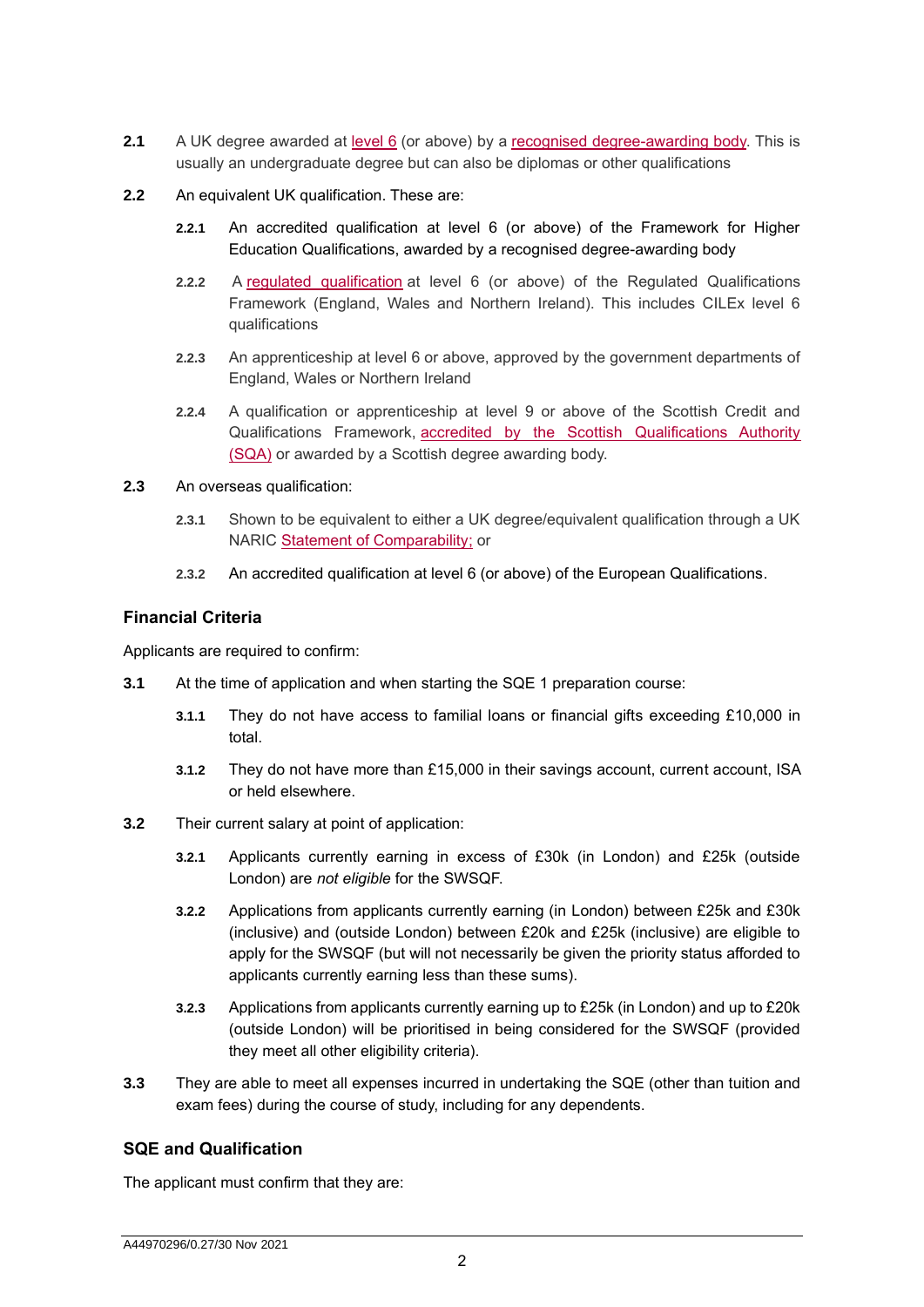- **4.1** Seeking to start the SQE preparation course in the academic year 2021-22 (likely in April 2022) and sit the SQE part 1 assessment before the end of the academic year 2022-23 (likely in January 2023). Seeking to start the SQE 2 preparation course (likely in April 2023) and sit the SQE part 2 before the end of the academic year 2022-23 (likely in July 2023), completion of both SQE 1 and 2 envisaged to be achieved within a two-year period.
- **4.2** Committed to completing the SQE course (parts 1 and 2) and QWE and practising as a social welfare lawyer in accordance with section 1.
- **4.3** Confident in their ability to put in place arrangements to work and study at the same time to enable them to pass SQE parts 1 and 2 at the first attempt. The Fund does not anticipate funding past first attempts at each assessment.
- **4.4** Committed to promptly informing BARBRI about any significant changes to any of the commitments that affect the applicant's ability to meet all the Eligibility Criteria for the SWSQF.

## **Release of Funds to complete the SQE (parts 1 and 2) and Clawback**

- **5.1** Successful applicants will automatically be awarded the funds to complete the SQE 1 preparation course (subject to section 5.3 below). To be eligible for funding for the SQE 1 assessment, the SQE 2 preparation course and assessment, BARBRI will need to confirm to the SWSQF application committee the following:
	- **5.1.1** In the case of the SQE 1 assessment, that the applicant has completed to BARBRI's satisfaction the relevant preparatory courses and is ready to sit the SQE 1 assessment.
	- **5.1.2** In the case of the SQE 2 preparation course, that the applicant has passed the SQE 1 assessment.
	- **5.1.3** In the case of the SQE 2 assessment, that the applicant has completed to BARBRI's satisfaction the relevant preparatory courses and is ready to sit the SQE 2 assessment.
- **5.2** Prior to the next stage of funding being released (in each of 5.1.1-5.1.3 (inclusive)), the applicant will be required to reconfirm their commitment to continuing to work in social welfare law as outlined in section 1 of these Eligibility Criteria. The SWSQF may in its discretion decide not to release the next stage of funds if it feels the applicant no longer meets the criteria outlined in section 1 of these Eligibility Criteria.
- **5.3** If an applicant is successful in being allocated a funding award following this process, the applicant will be asked before the first tranche of funding is released, to sign a tuition and exam fees clawback letter confirming that if they voluntarily elect to no longer work in social welfare law in accordance with section 1 of these Eligibility Criteria, the SWSQF may require them to repay to the SWSQF the SQE tuition and exam fees as set out below:
	- **5.3.1** At any point before they are admitted to the Roll of Solicitors in England and Wales: 100% of the SQE 1 and 2 preparation and exam fees that have been advanced at the relevant point.
	- **5.3.2** In the calendar year following your admission to the Roll of Solicitors in England and Wales: 75% of the total cost of the SQE 1 and 2 preparation and exam fees that have been advanced.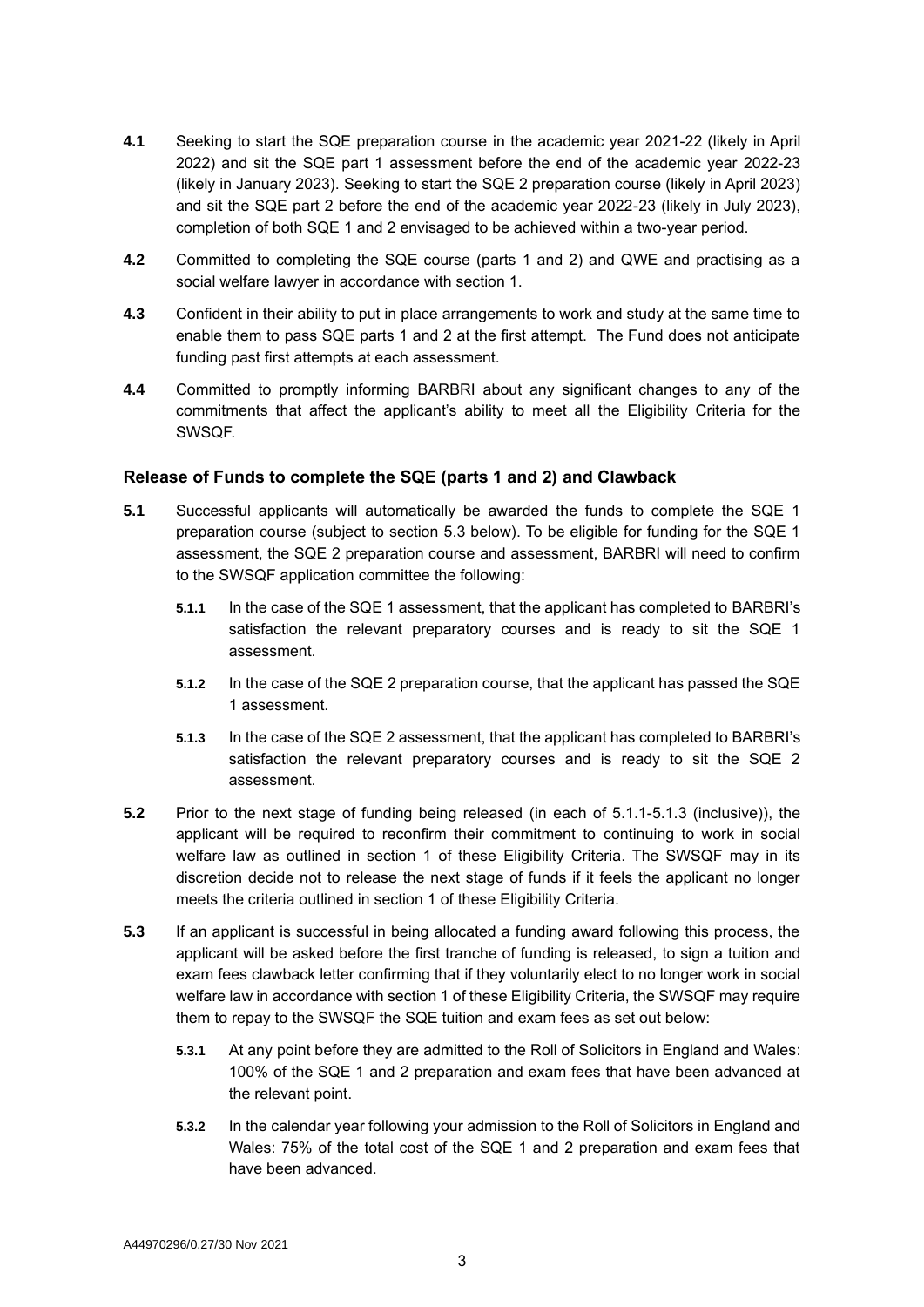**5.3.3** In the second calendar year following your admission to the Roll of Solicitors in England and Wales: 50% of the total cost of the SQE 1 and 2 preparation and exam fees that have been advanced.

## **Support from your Employer**

For the purposes of this section 6, social welfare law is as defined in section 1.4.

We require any application to be accompanied by the applicant's employing organisation's confirmation of the matters in sections 6.1-6.3 (inclusive). The applicant's employing organisation must do that by a solicitor or COLP in the employing organisation completing the separate Employer Support Letter:

- **6.1** Social welfare legal work
	- **6.1.1** Consistently on average 70% or more of the applicant's work currently (or if contracted to work will upon joining) focus on social welfare law.
	- **6.1.2** It is anticipated that consistently on average the applicant will continue to focus at least 70% of their time during their SQE study and QWE period on social welfare law.
	- **6.1.3** The organisation anticipates that the applicant's minimum 70% time allocation to social welfare law will continue at the organisation as a qualified solicitor for at least two years beyond qualification and admission to the Roll of Solicitors in England and Wales.
- **6.2** Capable of passing SQE

The applicant appears capable of passing SQE 1 and SQE 2 at the first attempt.

- **6.3** Appropriate QWE support and sign off
	- **6.3.1** The organisation will provide mentoring and supervisory support to the applicant for at least two years (in accordance with SRA regulations) so that the applicant can complete their QWE and be admitted to the Roll of Solicitors in England and Wales.
	- **6.3.2** The organisation anticipates being able to sign off the applicant's QWE portfolio (as appropriate) to count as QWE for solicitor qualification purposes as set out by the Solicitors' Regulatory Authority and any other relevant regulation and within guidance application timeframes.

## **Deadlines, Applicant Availability**

- **7.1** The applicant must submit their application form via this webpage: [https://www.citysolicitors.org.uk/social-welfare-solicitor-qualification-fund/](https://urldefense.com/v3/__https:/www.citysolicitors.org.uk/social-welfare-solicitor-qualification-fund/__;!!AcBi8707M5M!_HT3y1mU3oo3-VKIPXORQ9OfL2Al-FRvbD0lVMCH70vZugm5zl-CSNXaIH88VCeqALe2AmY$) by **midnight on 17 January 2022.**
- **7.2** The applicant must be available to attend an online interview during the weeks commencing **21 or 28 February 2022**. We will endeavour to arrange the date and time of the interview with you two weeks before the interview date.
- **7.3** The applicant must be available, ready and prepared to study and sit assessments as below. These dates may be subject to change and it is the applicant's responsibility to keep themselves informed of, and available to comply with, the dates below and any alterations to them: